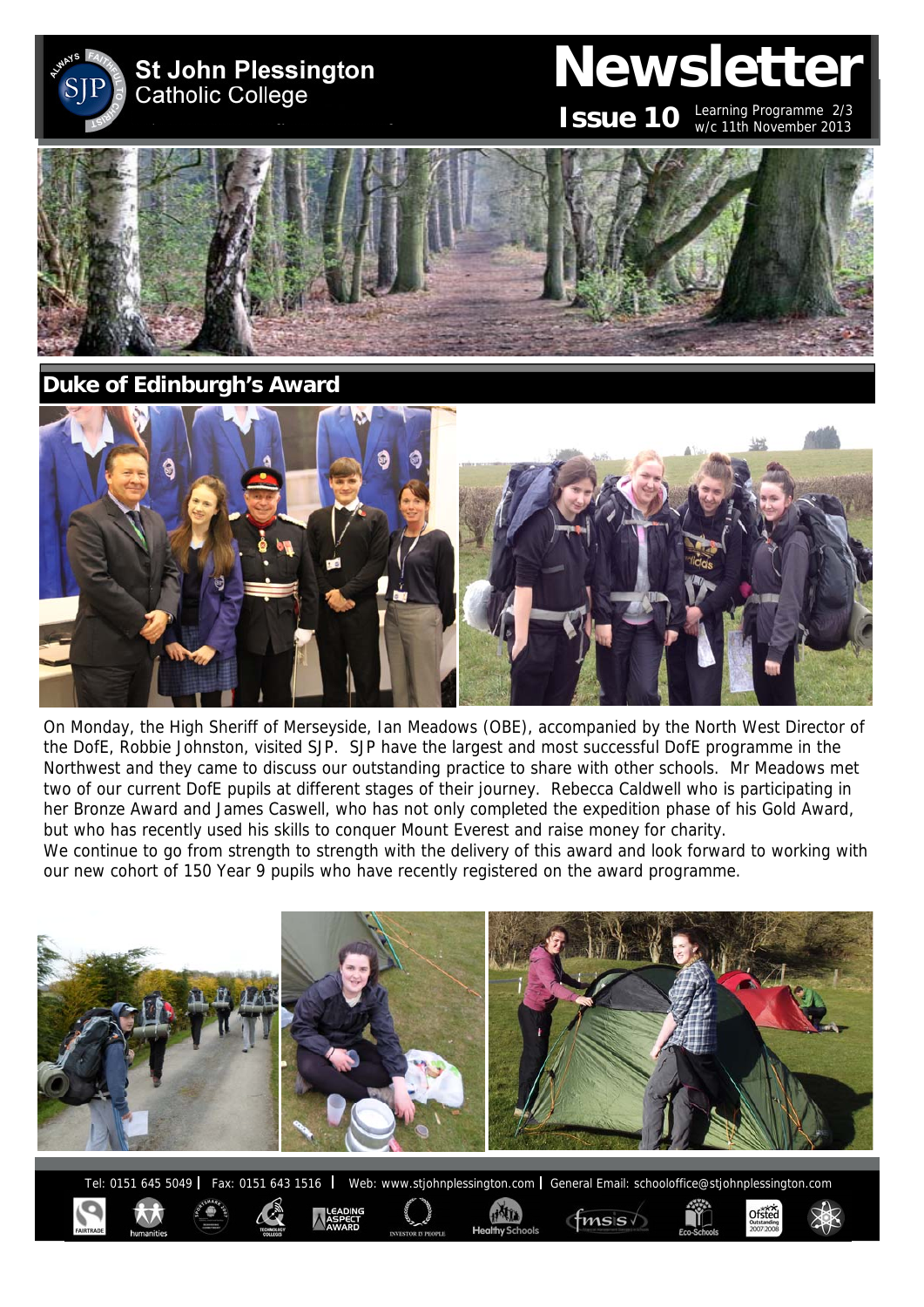### **Gymnastics News Community Community** Library News

Hannah Stewart and Amy Tinsley's recent gymnastic success made the pages of the regional newspaper. The girls took part in a UK gymnastics competition with their New Brighton Gymnastics Club and performed exceptionally. Hannah achieved 1<sup>st</sup> place in the U10-12 Vault and 3rd place in the U10- 12 Bars. Amy followed this success with 3<sup>rd</sup> place in the U10-12 Vault and  $4<sup>th</sup>$  in the Beam. This is such a fantastic achievement for both girls and we hope to hear more of their success in the future. Well Done.



### **Basketball News**

The Year 7 Basketball Team delivered an excellent performance in their first game of the season with a win over Ridgeway, 20-8. The team as a whole played well with standout performances from captain Ivan Garner, Kyle Brennan and Josh Koumas.

#### **RE Catch Up Clinic**

Mr Jones, Mrs Harvey and Miss McKenna will be running support lessons after school on Thursday for all Year groups.

3.20-4.20 in the RE rooms. Please ensure you are there.



The 'Free Books' For Year 7 Pupils have arrived.

At the beginning of the new school term our Year 7 pupils had the opportunity to choose a free book from the twelve specially selected titles that were written by some of our favourite children's authors, which were displayed in the library. This is the 7th year that our College has taken part in this extremely popular campaign aimed at inspiring young people to read for pleasure and discover new books and authors.

As the new books arrived they created a real buzz in academic Review as they started to read them. The 'Bookbuzz' website, www.bookbuzz.org.uk , contains lots of fun activities and is also a great place to discover other exciting books and authors.



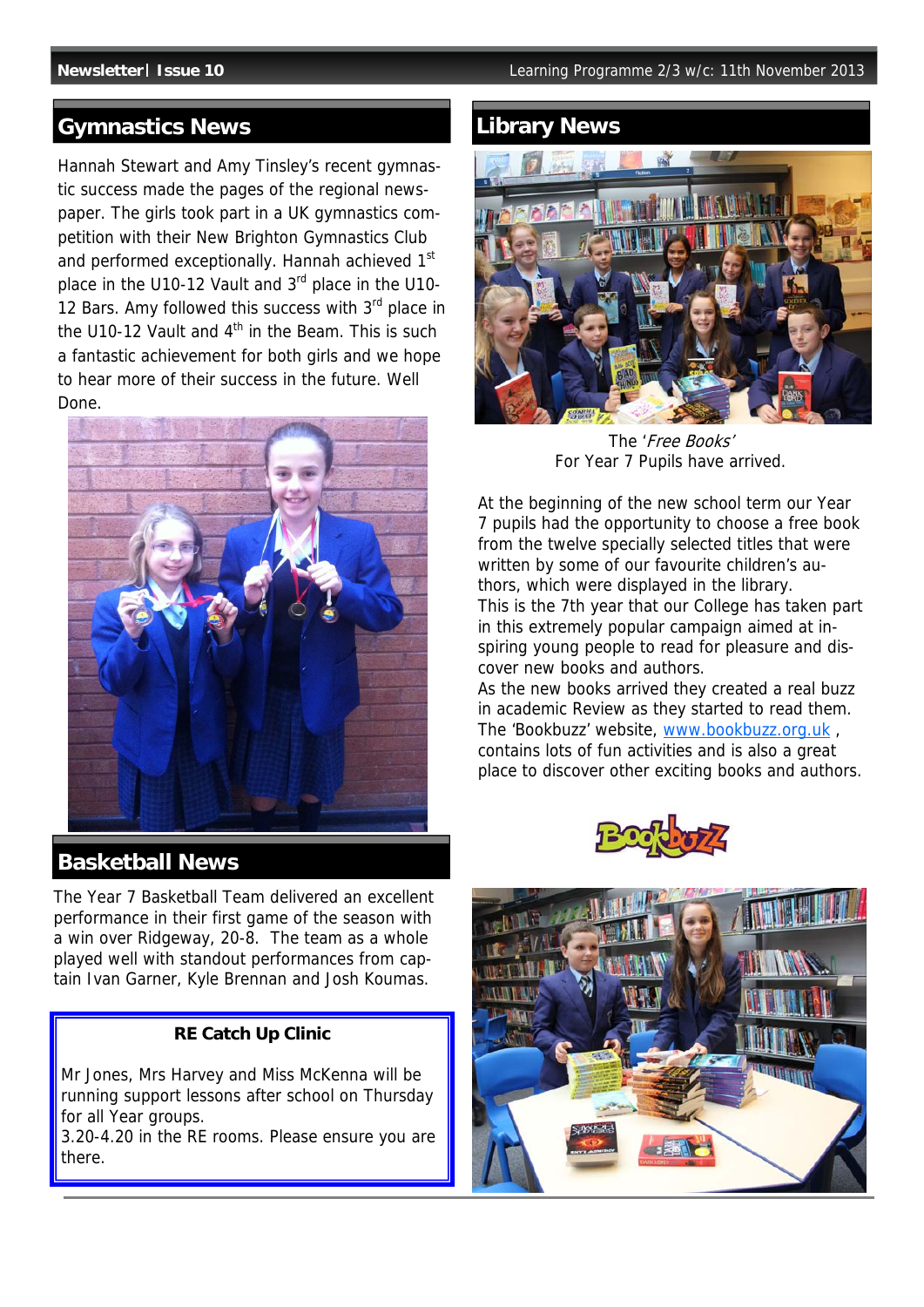### **Literacy Corner**

Split Words

Combine the split words in the grid into ten whole words of one or two syllables (a syllable is a unit of sound, so the word "open" has two syllables:  $o$  – pen). The theme is food. Bring your list of ten words to Mrs Connolly and win a prize!

| pea | <b>SINE</b> |
|-----|-------------|
| rot | sal         |
| vor | bam         |
| sau | nach        |

| car   | boo  | <b>CUI</b> |
|-------|------|------------|
| pro   | spi  | nut        |
| chick | ad   | fla        |
| do    | tein | sage       |

As you are aware our fabulous Here Comes Christmas! Fair is rapidly approaching; The big event is on Friday 6th December. If you have any unwanted bric a brac, books, CDs, DVDs, pictures, toys and games, please send these into school where they will be converted into cash and become somebody else's treasure. Items can be left at the College main reception.

# **Coming up**

- Here Comes Christmas: 6th December
- Additional Holiday: 9th December (School Closed)
- Year 12 Parents Evening: 12th December
- Panto: 11th & 12th December
- Carol Service: 18th December

## **Here Comes Christmas News**



#### **Next PTA meeting**

7.00pm Tuesday 28th January 2013 in the College Staff Room. All are welcome.

**Attendance - 04/11/13 - 08/11/13**



**Year 7 - 95.6% Year 8 - 95.8% Year 9 - 95.6% Year 10 - 93.1% Year 11 - 95.9%**